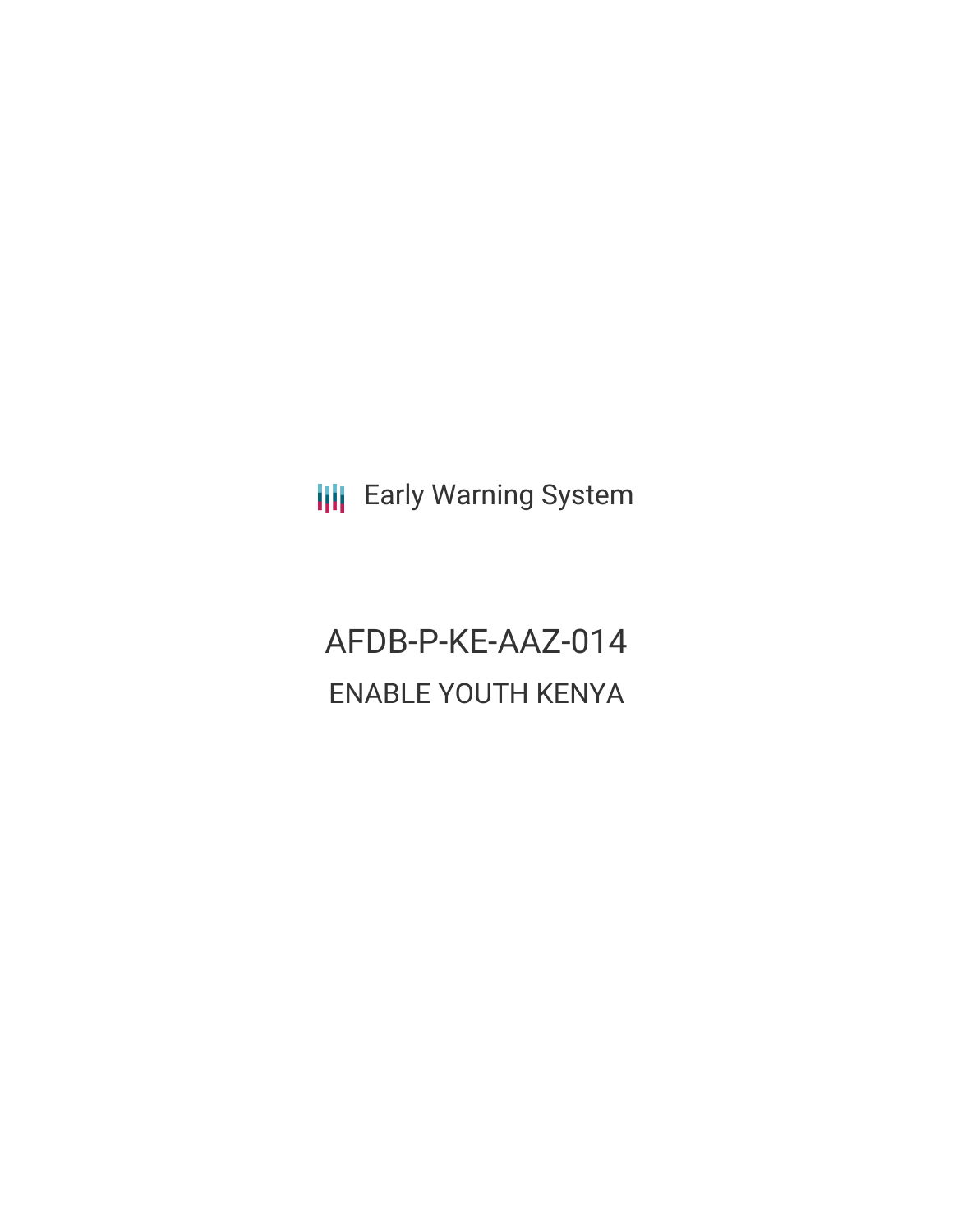# **Quick Facts**

| <b>Countries</b>               | Kenya                           |
|--------------------------------|---------------------------------|
| <b>Financial Institutions</b>  | African Development Bank (AFDB) |
| <b>Status</b>                  | Active                          |
| <b>Bank Risk Rating</b>        | U                               |
| <b>Voting Date</b>             | 2018-01-11                      |
| <b>Borrower</b>                | MINISTRY OF AGRICULTURE         |
| <b>Sectors</b>                 | Agriculture and Forestry        |
| <b>Investment Type(s)</b>      | Loan                            |
| <b>Investment Amount (USD)</b> | $$14.94$ million                |
| <b>Project Cost (USD)</b>      | \$18.10 million                 |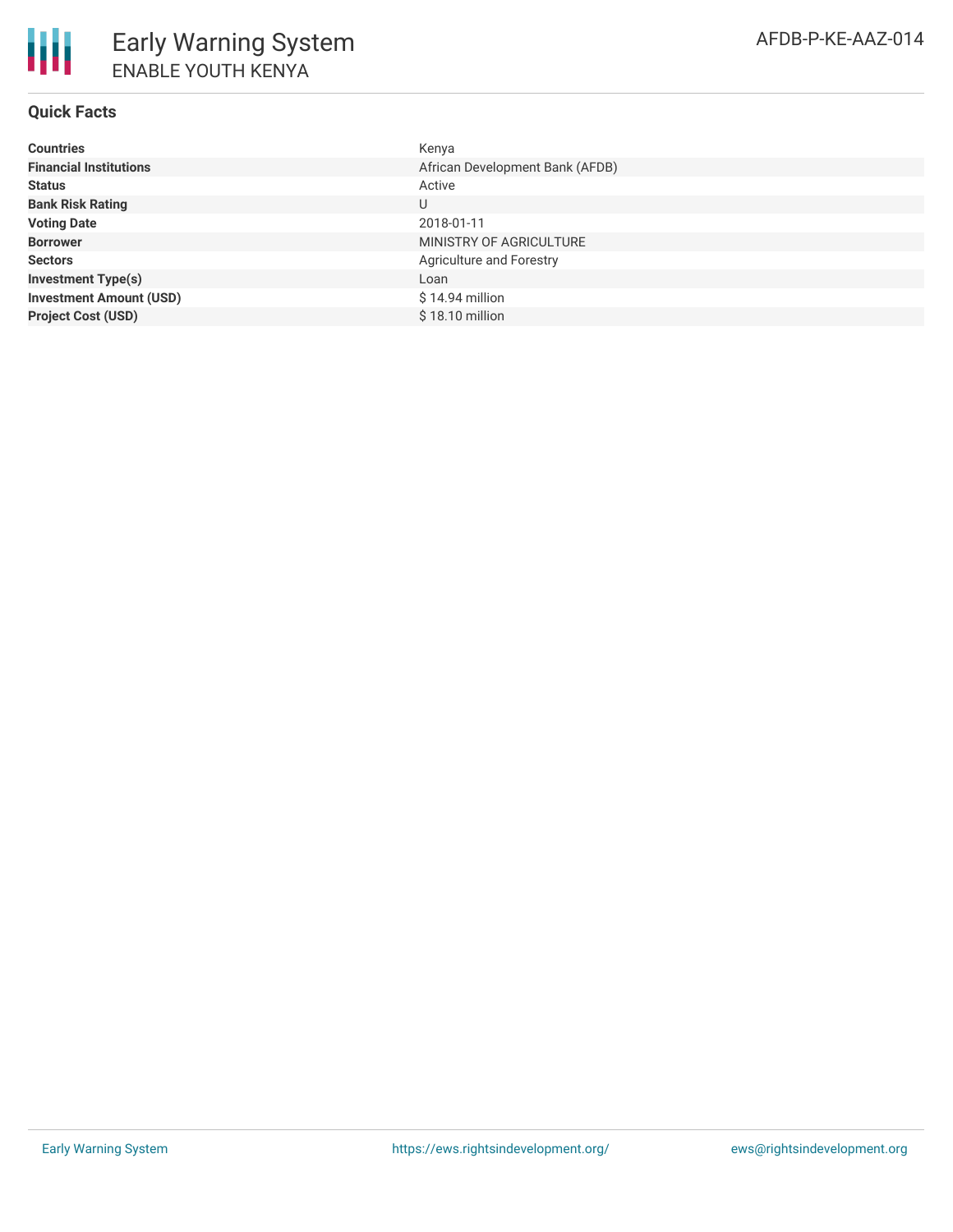

#### **Project Description**

The overall aim of this project is to train and empower youth agricultural entrepreneurs (Agripreneurs) in 8 Youth Agri-Business Incubation Centres spread across the country over a five-year period. The incubation activities will be conducted under two categories: standard incubation (for unemployed graduates) and acceleration (those already engaged in agribusiness but lack access to finance and market linkages) options.

(Source: taken from [EOI](https://www.afdb.org/en/documents/eoi-kenya-consultancy-services-assignment-incubation-and-training-service-provider-program-enable-youth-kenya-program) uploaded in disclosure).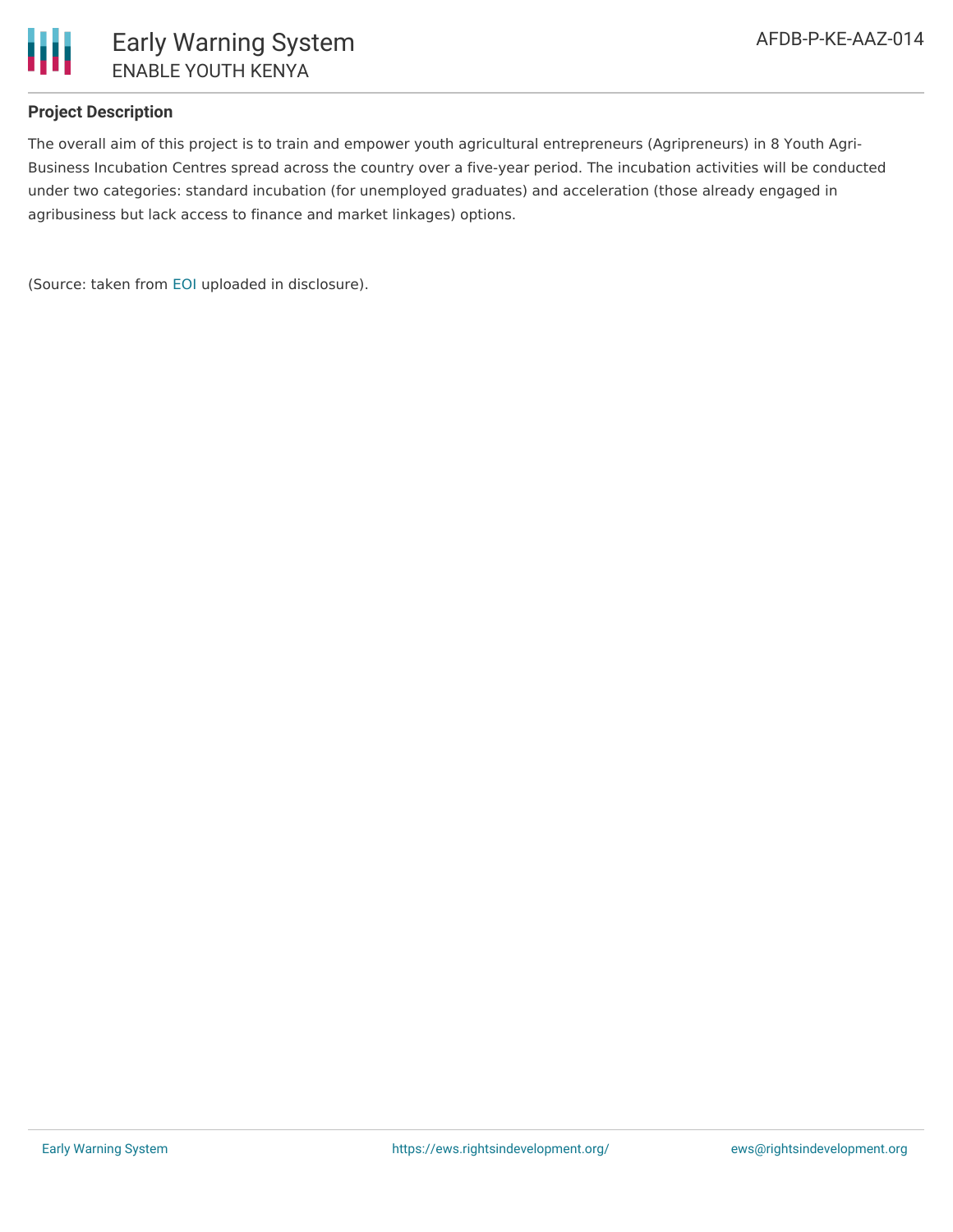African Development Bank (AFDB)

**Total cost**: 25770000 **Currency**: UAC

**Source(s) of financing ADF**: 21277000 **Government**: 4493000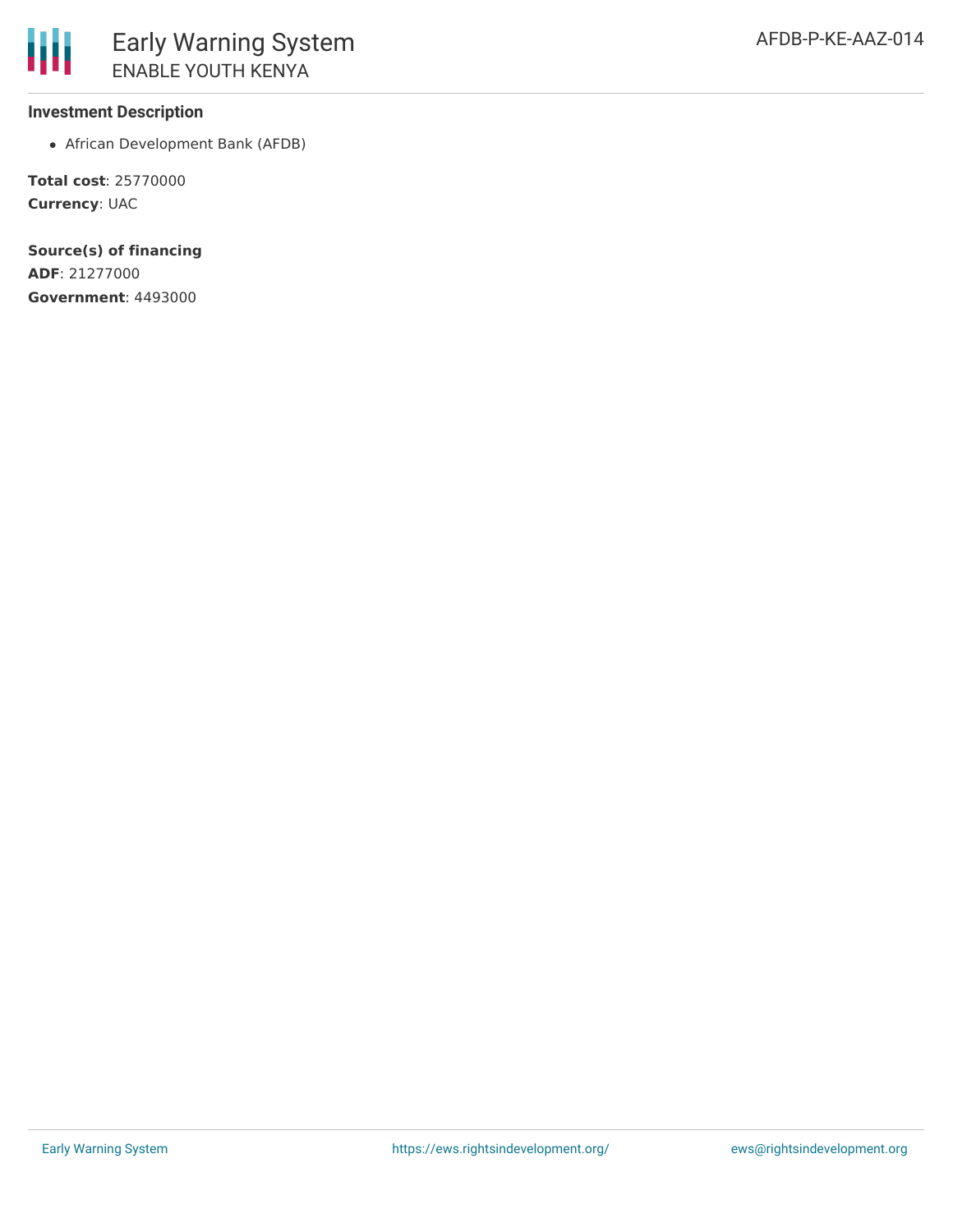# **Contact Information**

**Task Manager:** EGEH Mohamud Hussein, RDGE2 / no contact details provided at the time of disclosure

#### ACCOUNTABILITY MECHANISM OF AfDB

The Independent Review Mechanism (IRM), which is administered by the Compliance Review and Mediation Unit (CRMU), is the independent complaint mechanism and fact-finding body for people who have been or are likely to be adversely affected by an African Development Bank (AfDB)-financed project. If you submit a complaint to the IRM, it may assist you by either seeking to address your problems by facilitating a dispute resolution dialogue between you and those implementing the project and/or investigating whether the AfDB complied with its policies to prevent environmental and social harms. You can submit a complaint electronically by emailing crmuinfo@afdb.org, b.kargougou@afdb.org, b.fall@afdb.org, and/or s.toure@afdb.org. You can learn more about the IRM and how to file a complaint at https://www.afdb.org/en/independent-review-mechanism/.